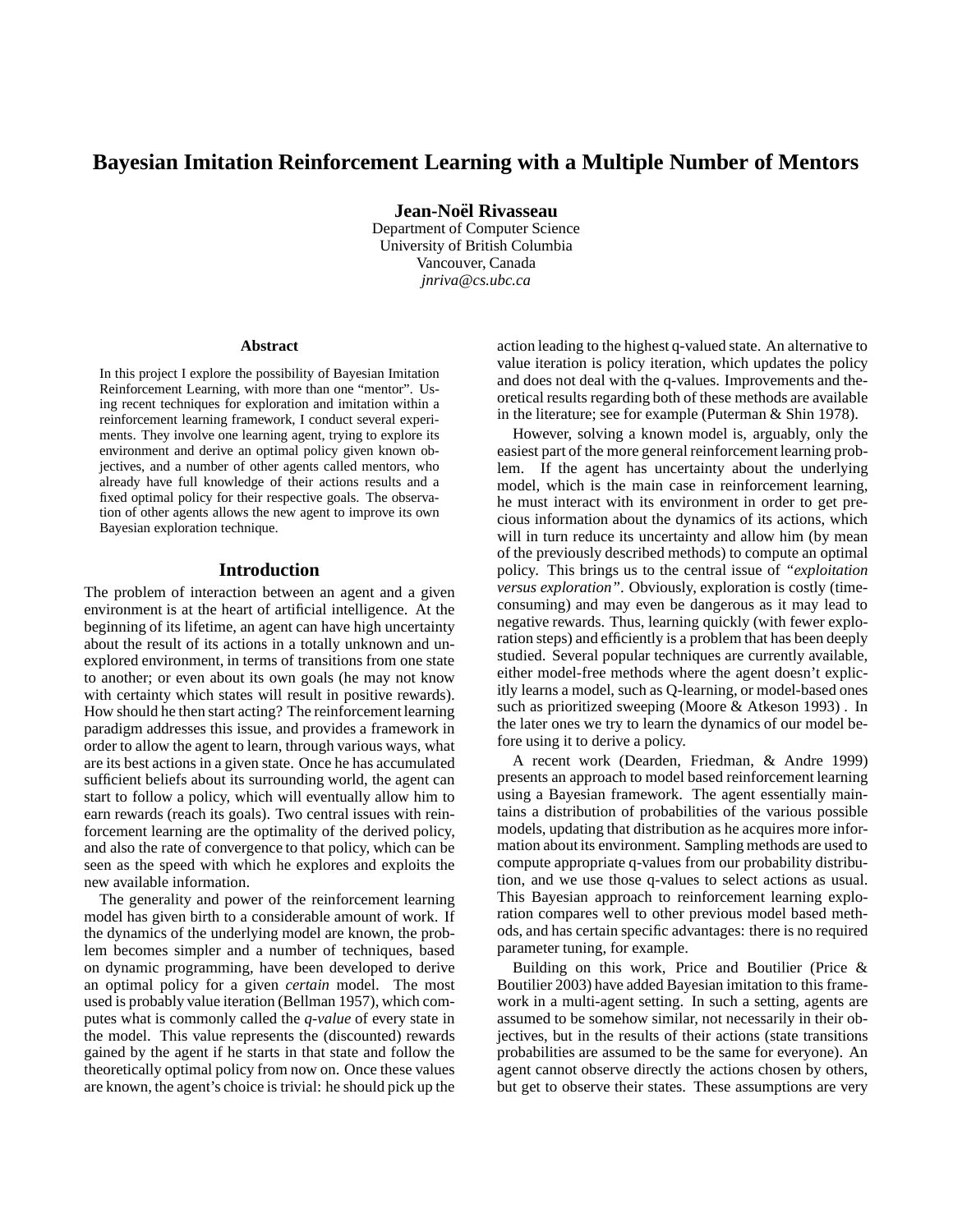realistic, and can even be used to model a competitive environment when agents would not freely disclose their actions to others, since all that is observed is the outward consequences of these actions. In that setting, agents using information made available by their mentor's behavior learn quicker. It should be noted that this "imitation" is not necessarily about explicitly duplicating the policy of other agents (since they may have different and even opposite goals). It is more about exploiting the additional available information in order to make better posterior updates for the agent's distribution over possible models.

This project will focus on understanding the framework used by (Price & Boutilier 2003), which builds considerably on previous complex work. That framework will be used to build an experiment with a variable number of agents. One will be considered the "newcomer", whereas all the other ones will follow previously defined policies optimized for their respective different goals. (Price & Boutilier 2003) only considered the case of two agents (a learner and a mentor), but it is straightforward to deal with multiple mentors. Since it has already been shown that imitation can lead to a performance increase, the new hypothesis that we will test is the following: "Can the use of more than one mentor can further increase the benefit of Bayesian Imitation, in terms of quicker exploration ?". In other terms, are multiple mentors useful or not?

### **Background**

This section will introduce the framework and notations used in this project. I adopted the same general notations as in (Price & Boutilier 2003) and (Dearden, Friedman, & Andre 1999), and the reader is referred to these two papers for all the details of the described model. For explanations of the basic concepts behind Markov Decision Processes (MDP), see (Kaelbling, Littman, & Moore 1996).

I consider an MDP  $\langle S, A_0, R_0, D \rangle$ , where S is the state set,  $A_0$  the action set,  $R_0$  the reward function, and D the dynamics.  $D^{s,a}$  thus refers to the transition probability distribution for reaching various states, after the agent selected action  $a$  in state  $s$ . It is assumed that the agent always knows the rewards function  $R_0 : S \to \mathbb{R}$ . Its only uncertainty is about the dynamics  $D$  of the MDP, so from now on when I will talk about the probability distribution over possible MDP models I will refer to the distribution over dynamics  $P(D)$ . The agent tries to learn the true dynamics of this MDP.

The main computational task in our framework and algorithm is to update our beliefs, the probability distribution  $P(D)$ , with the results obtained from a new data point. Such a data point consists in an action and the observed transition from the previous state, so we will represent it as  $\langle s, a, s' \rangle$ . For the update, we need a prior for  $P(D)$ ; (Dearden, Friedman, & Andre 1999) choose to place a prior satisfying parameter independence. This means that P can be written as a product over all local densities  $P(D^{s,a})$ ; these local densities specify the transition distribution from state s and action a. We then place Dirichlet priors<sup>1</sup> over these local densities functions; so in the end we only need one parameter for every  $P(D^{s,a})$ , namely, a Dirichlet vector  $\mathbf{n}^{s,a}$  which has a length equal to the number of states. The  $n^{s,a,s'}$  represent the actual Dirichlet parameters  $2$  for each of the possible successor states  $s'$ .

It can be shown that after an update, if the prior satisfies parameter independence, the posterior also satisfies parameter independence. What's even better, with Dirichlet priors the posteriors are still given by a Dirichlet distribution. All that is needed in order to perform an update is to update the Dirichlet parameters: if we have the data vector  $\mathbf{c}^{s,a}$  where  $c^{s,a,s'}$  is the number of times we observed transition from s to  $s'$  with action a, with a prior of  $\mathbf{n}^{s,a}$  our posterior is just  $\mathbf{n}^{s,a} + \mathbf{c}^{s,a}$ . This is sufficient to improve the agent's belief about its environment.

Our assumptions about the other agents is that they share the exact same MDP, except for the reward function that can be different (thus allowing different goals for every agent). The states, actions available, and dynamics(probability transitions) are identical between all the agents. In fact, the assumption about the actions can be relaxed a little bit, (Price & Boutilier 2003) only assumes that for every action taken by the mentor, there is one action available to the newcomer that is equivalent (in terms of transition distribution).

# **Imitation with Multiple Mentors**

So where does the observation of other agents (mentors) play a role? The advantage brought by Bayesian Imitation is a better update of the Dirichlet parameters, resulting in the end in a "quicker exploration" (in fact a quicker reduction of the uncertainty surrounding the MDP dynamics). Instead of updating the Dirichlet parameters with *only the agent's new data point*, we also take into account *the data points generated by the other agents*. If we could observe directly the mentor's actions, we would just observe a new data point exactly as we observe a new data point for the agent itself, in the form  $\langle s, a, s' \rangle$ . Then we would just treat the mentor just as another chance for us to perform a "free exploration" action" (free in terms of time, not of computational requirements), and we would update the Dirichlet parameters with the sum of our counts and the mentor's counts.

However, since we don't observe the actions of the mentors but only their states, things are not that simple. There are mainly two ways to proceed here. We can try to learn the actions the mentors are taking (which is hard), and use this to update our Dirichlet parameters. So we will be in some way trying to learn the Q-values for the agents. Or we can also not care about the mentor's exact actions and only observe their "moves". Thus we obtain the mentors' V values and then use them somehow when we compute our own V values. In this experiment, we chose the first approach (the one also taken by (Price & Boutilier 2003)), which is more

<sup>&</sup>lt;sup>1</sup>A Dirichlet distribution is a probability distribution, which is

a generalization of the Beta distribution to n random variables instead of 2.

 $2As$  a Beta distribution has two parameters, a Dirichlet distribution has n parameters. It is assumed that the reader is already familiar with Dirichlet distributions; if needed, see for example (Evans, Hastings, & Peacock 2000) for a description of this distribution.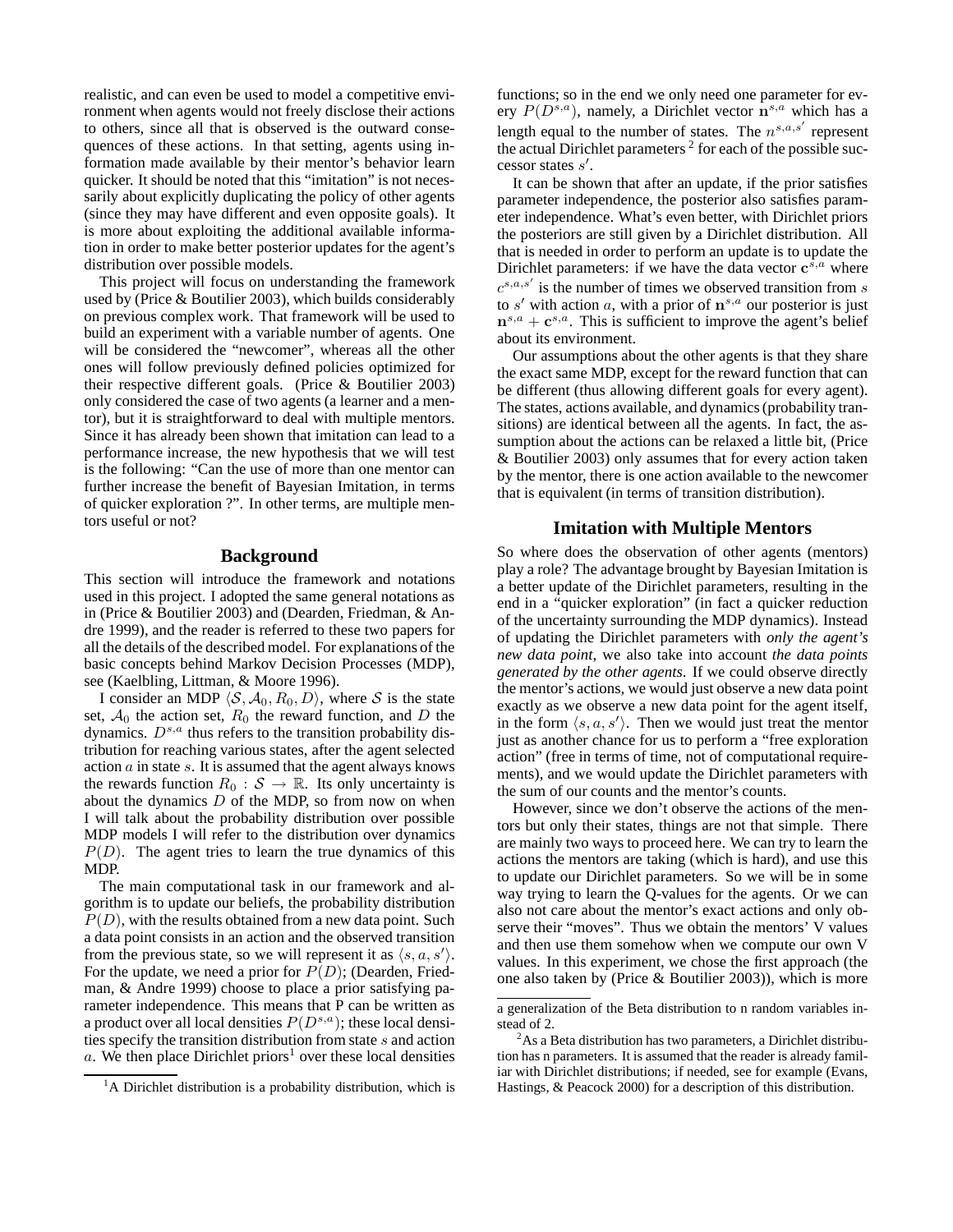complex but allows everything to stay Bayesian. It also allows us to gain information by observing the mentors even if their policy will never hit a reward (or penalty). If we only used V-values, it is not clear (although it would have to be investigated) we would gain something by observing mentors that never encounter rewards, since their V-values are always 0 for each of their states.

So the newcomer keeps a belief about the mentor's policy (which action it is likely to select in every state), and also updates it as it learns more about the mentor's transitions. How to update this belief is crucial; intuitively, it is clear the newcomer can only guess which action the mentor selected in a given state based on its own information (in other terms, we can try to guess which actions the mentors took only once we have been ourselves in the same state and "explored" the different actions available at this state). The assumption of the same action space for the newcomer and mentors is also obviously needed here. The details of a possible correct update rule are given in (Price & Boutilier 2003).

Once we have a belief over the mentor's policy, we can update, for each observation of our own moves and of the mentor's moves, our Dirichlet parameters. It is important to understand that these Dirichlet parameters govern everything in a Bayesian framework. They will be used to sample MDPs, which will in turn be used to compute the Q-values for the newcomer as will be explained in the next section.

For the case of two agents (one learning agent and one mentor), if we denote  $Pr(\pi_m^s)$  our belief distribution about the mentor's action in state s, and  $H_a$ ,  $H_m$  the history (sequence of observed transitions) of respectively the agent and the mentor, we obtain the following complete posterior update rule :

$$
\begin{array}{lll} P(D^{s,a}|H_a,H_m) \\ = & Pr(\pi^s_m = a|H_a,H_m)P(D^{s,a};{\mathbf n}^{s,a}+{\mathbf c}^{s,a}_a+{\mathbf c}^{s,a}_m) \\ & & + Pr(\pi^s_m \neq a|H_a,H_m)P(D^{s,a};{\mathbf n}^{s,a}+{\mathbf c}^{s,a}_a) \end{array}
$$

This last equation considers two cases. First, the case where we believe the action taken by the mentor is the same as the one we are currently considering  $(a)$ ; then we can update the Dirichlet with our counts  $c_a^{s,a}$  but also with the mentor's counts  $\mathbf{c}_m^{s,a}$ . The second case is when the action taken by the mentor is different from the one just considered; then we update the Dirichlet by adding only our counts  $\mathbf{c}_a^{s,a}$ . The complete update is just the sum of these two cases, weighted by our belief about the mentor's policy. This gives us the correct expectation.

In our experiment, we generalize to the case of  $k$  mentors in addition to the main learning agent. The update equation we get in this case would then be, with the same notations:

$$
P(D^{s,a}|H_a, H_{m_1}...H_{m_k})
$$
  
=  $\sum_{a_1} \sum_{a_k} \prod_{i=1}^k Pr(\pi_{m_i}^s = a_i|H_a, H_{m_i})$   
 $\cdot P(D^{s,a}; \mathbf{n}^{s,a} + \mathbf{c}_a^{s,a} + \sum_{i=1}^k \delta_{a,a_i} \mathbf{c}_{m_i}^{s,a})$ 

where  $\delta_{i,j}$  is the Kronecker symbol<sup>3</sup>. In this equation we sum over all possible actions  $a_1 \dots a_k$  for each agent; but actually we have to consider, like in the one-mentor situation,

- Initialize our beliefs about the environment and the mentors policies, by initializing all Dirichlet vectors to a constant vector
- Loop for the desired number of steps
	- **–** Sample k MDPs from our current belief distribution. That amounts to sampling the transition probabilities from our current Dirichlet distribution for each state  $\langle s, a, s' \rangle$ ;
	- **–** Use Value-iteration to solve each MDP;
	- **–** Obtain an expected value for the states Q-values, by taking the average of the Q-values for the  $k$  sampled MDPs;
	- **–** Use Value of Information techniques to compute what's the best action to take;
	- **–** Move the agent and all mentors according to the environment *true* dynamics;
	- **–** Observe the transitions that have just occurred, and update our belief of the MDP distribution by updating the Dirichlet parameters;
	- **–** Update our belief of the mentors policy.
- Print results obtained



only the two cases when the action is or isn't equal to the currently considered action a. Note that these two cases are embedded in this last equation (with the help of the Kronecker symbol); behind the more complex notation, this second equation is exactly similar to the first one. In fact, to add multiple mentors, we simply need to perform a loop over the update rule for a single tutor.

Intuitively, more agents seems always better, *whatever their goals may be*, since it can lead to better updates of the Dirichlet parameters. However, whatever the number of agents, several problems arise when dealing with imitation, as we will see in the results of the experiments. One of the main obstacle is due to the fact that the main agent needs to have a fairly correct belief of a mentor  $m_i$  policy  $\pi_{m_i}$  in order to correctly exploit the mentor's transitions, and as we already pointed out such a belief is hard to obtain in a short amount of exploration time.

# **Algorithm**

We will now proceed to a general high level description of the Bayesian learning algorithm. The structure of this algorithm (used for our experiment) is described in Table 1.

<sup>&</sup>lt;sup>3</sup>The Kronecker symbol,  $\delta_{i,j}$ , is defined such that  $\delta_{i,i} = 1$  and  $\delta_{i,j} = 0$  for  $i \neq j$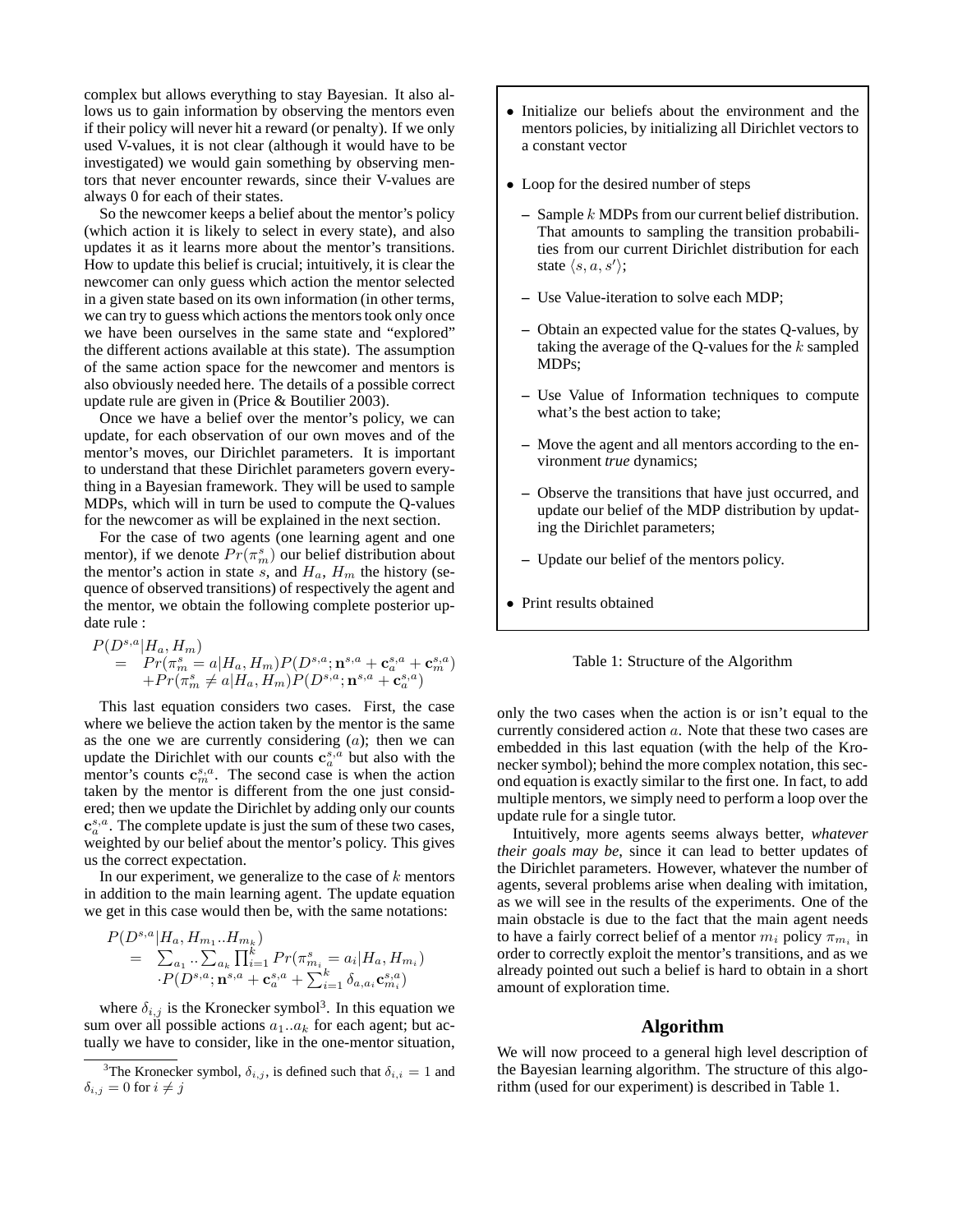In fact, this algorithm uses a lot of different techniques from the Reinforcement-Learning field, and each step will now be briefly explained in more details. First, one needs to know how to sample from a Dirichlet distribution; this problem is hopefully tractable and can be solved by sampling from a Gamma distribution; see (Ripley 1987) for such procedures. Then, Q-Values of each state for every sample must be computed. We use Value-Iteration, a fairly standard algorithm for solving an known MDP (that is, a MDP which dynamics are known without uncertainty). Theoretical results guarantee convergence of this value-iteration algorithm; see (Kaelbling, Littman, & Moore 1996).

It should be noted that all this sampling and Value-Iteration are heavy computational tasks. Thus it is naive to actually sample  $k$  MDPs at each step, and solve each of them full, because in fact our distribution over possible MDPs will not change much with only one update (one step). Several more advanced methods are available to reduce computations; Importance Sampling, for example, tries to keep the same MDPs from one step to another, just updating "weights" on this MDPs to reflect the updates in the distribution. We re-sample new MDPs only when the weights go too small and go below a certain threshold. Importance Sampling for Bayesian Exploration is described in (Dearden, Friedman, & Andre 1999).

Once each sample is "solved", it is easy to compute an expected Q-value over all these solved samples. Since we are dealing with an exploration problem, we need to take a decision for our action based not only on our expected reward but also on what new information (which may potentially increase our reward) we get by exploring an unknown state. For this we adopt the Value Of Information exploration technique describe by Dearden et al. The general idea is to define an incentive for exploring states based on the gain in rewards if we knew the true value (perfect information) of that state. It seems to me that when dealing with Bayesian Imitation, another concept could be introduced and superposed to this one: the value of information should also reflect the gain in rewards based in a better knowledge of the mentor's policy, which would allow less uncertain use of the mentor's moves. Thus the agent should be encouraged to explore states which will result in a diminution of the uncertainty surrounding the mentor's policy.

Finally, the updates of our belief of the MDP distribution, as well as our belief of the mentors policies, were detailed in the previous sections, and mainly consist in Dirichlet updates.

# **Experimental Results**

#### **Setting**

All of this experiments were ran using the same background setting. Agents move along a "maze" consisting of 10 by 10 squares. The possible states for the agents are just equivalent to their position in the maze, which can be represented as coordinates (x,y). In this maze, agents can take four actions at any given position: North, South, West, or East. Each of this action will take them to the corresponding square with a probability of 0.9 (or 0 if the square is indeed a wall); with a probability of 0.1 they will not move (or 1 if it's a wall). The "learning agent" initially thinks that the result of every action can get him to any surrounding square, or the square itself (so he has at the beginning, for each action, a prior consisting in uniform probabilities for the 9 possible outcomes of the action). He has no knowledge of the walls in the maze, except for the "outer walls" that bound the maze. These walls (at the edges of the maze) are known by the agent, and they are accordingly incorporated into its prior beliefs (for example, an agent at position (0,5) knows that the results of any of its actions can't get him to the "forbidden" positions  $(-1,5)$  or  $(-1,4)$ .

The agent starts at the position  $(0,0)$  and wants to get to the position (9;9) where he will fetch a reward and be instantaneously teleported back to (0;0). The reward is discounted with a discount factor of 0.9 for each passing step. Note that changing the discount factor doesn't have any fundamental effect on our experiments for the comparisons we aim to make (exploration with or without a given number of mentors). Any mentor will use a fixed policy predefined for a configuration of the maze. This policy doesn't necessarily get him to the reward, as I wanted to see what would happen if the mentors had different goals.

The learning agent has to learn (for *every* state) that, for example, the action labeled "South" will effectively get him South with a high probability. He also needs to learn where are the walls (they correspond to states where some actions don't have the "expected" result, although the agent doesn't know what is the expected result...). Once his beliefs about the results of its actions are fairly good, he will be able to get to the reward and his behavior will converge to an optimal policy.

I ran 3 distinct experiments. Two consider the simplest possible maze, without any walls. In the first of these two, mentors actually follow an optimal policy to fetch the reward. In the second, they just move around the maze but never get to the reward position. The last experiment is done with a big wall separating the maze in two parts, so the agent actually has to find the only possible way across. The mentors are using an optimal policy in this third experiment.

The setup for these 3 different experiments can be found in Figures 1, 2 and 3. The bold arrows represent the policy of the mentors.



Figure 1: First experiment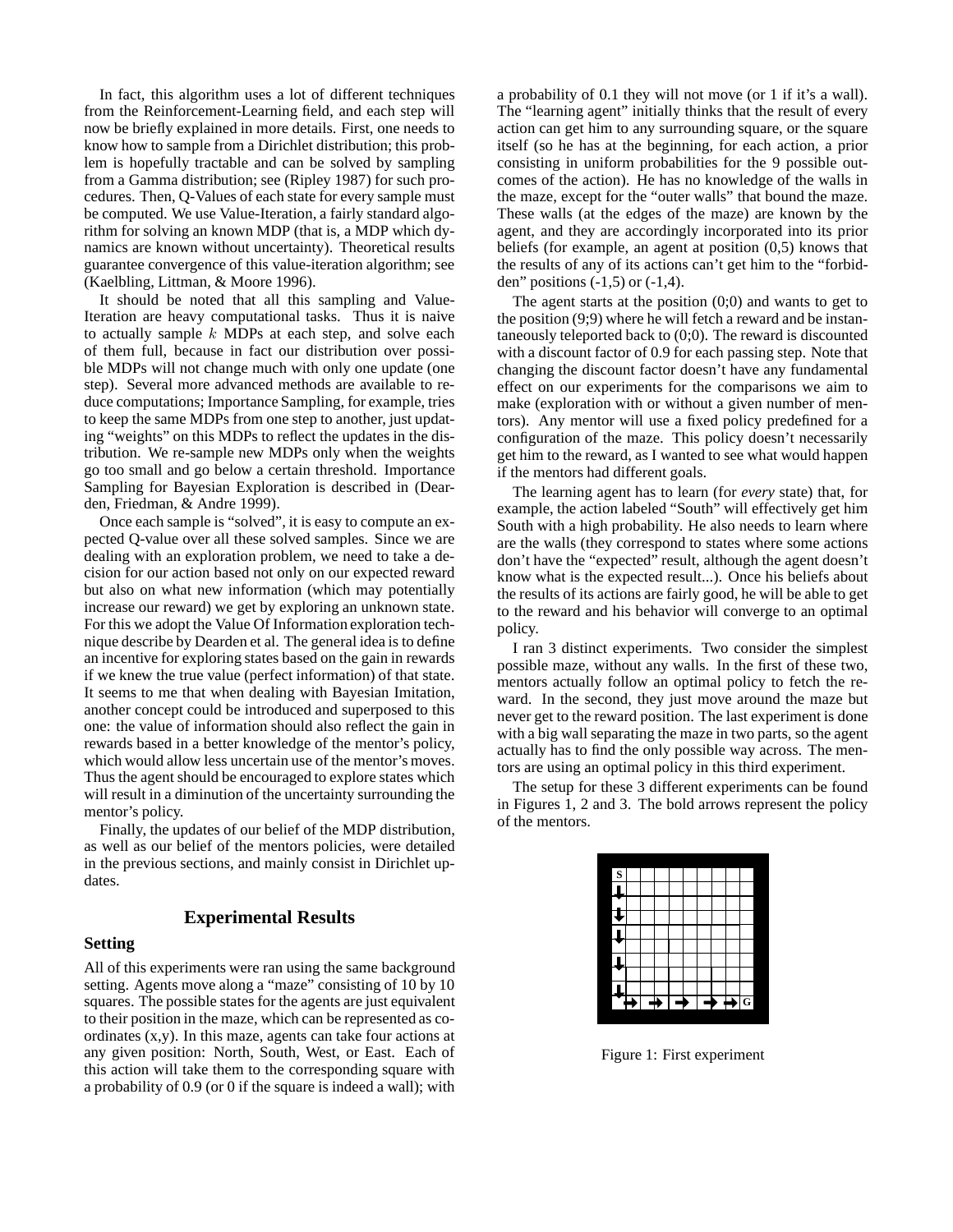

Figure 2: Second experiment. Mentors don't follow an optimal policy



Figure 3: Third experiment. This time a wall is present

# **Results**

In Figure 4, 5 and 6, I present the results of the different experiments as the cumulated rewards obtained in the last 100 steps (sampled at intervals of 50 steps). Other numbers could be given, such as the number of steps needed to fetch the first reward, the time needed to converge to the optimal policy, etc... However these numbers are very sensitive to the inherent randomness of the experiment; for example, one can use a quasi-optimal policy but there is always a slight probability that it will deviate at one step, so it is hard to really judge when the optimal policy is reached. Displaying the cumulative rewards is a very good way to estimate graphically how the agent is learning.

#### **Analysis of the Results**

The first and second experiments (Figure 4 and 5) show that imitation is not really useful for such a simple setting. All agents performed more or less identically, and imitation didn't allow better exploration. This is without doubt due to the fact that even if we can observe the transitions of the mentors, and we imitate them, we still don't know which action they effectively choose. Thus in the end, we often fail when trying to imitate the mentors and it takes time for us to come back on the "mentor's tracks". No real gain is obtained, compared to the simple Bayesian exploration, by adding imitation.

It is worth noting, however, that with mentors that follow an optimal policy, the agent always converge to this particular policy (this is not shown in the results, but I noticed that).



Figure 4: No walls with Optimal Policy

When there are no mentors, the agent obviously converge at random to one of the many available optimal policy. This demonstrates the fact that our algorithm is working, even if we cannot see the difference in performance for the first experiment.

One other important remark is that imitation doesn't hurt if the mentors follow a policy that is not an optimal policy for the agent's own goals. This is why I included the results of the second experiment: this experiment shows that even if the mentors follow a policy not useful for the agent, he is still able to find - without any penalty in exploration time - the correct path to reward, and after learning his behavior does converges to an optimal policy. This illustrates the fact that within a Bayesian framework, the mentors could have different goals that the agent, but that doesn't necessarily penalize him. He will just ignore the mentors if they don't have a useful policy.

The third experiment, more complex, clearly shows the benefit of imitation. Without any imitation, the agent learns very slowly. After the 1000 steps of the experiment, it wasn't even yet at the optimal policy. On the contrary, with imitation, the "learning agent" was able to overcome the wall obstacle, and he reached the optimal policy within the time frame of the experiment. With 5 mentors, the agent learns even faster, and as shown on Figure 6, is able to fetch high cumulated rewards much sooner than the agent observing only a single mentor. Thus it is demonstrated than more mentors do help, and even if the difference in performance is not so high between 1 and 5 mentors than between 0 and 1 (which seems perfectly logical), it is still very real.

Intuitively, these results make sense. Within a simple setting, observing which states (positions) are valuable to the mentors isn't really useful, since anyway we pretty much know that already (since we want to get to the reward state, we value highly the states that are close to it). Following the mentor's optimal policy is not better than following any